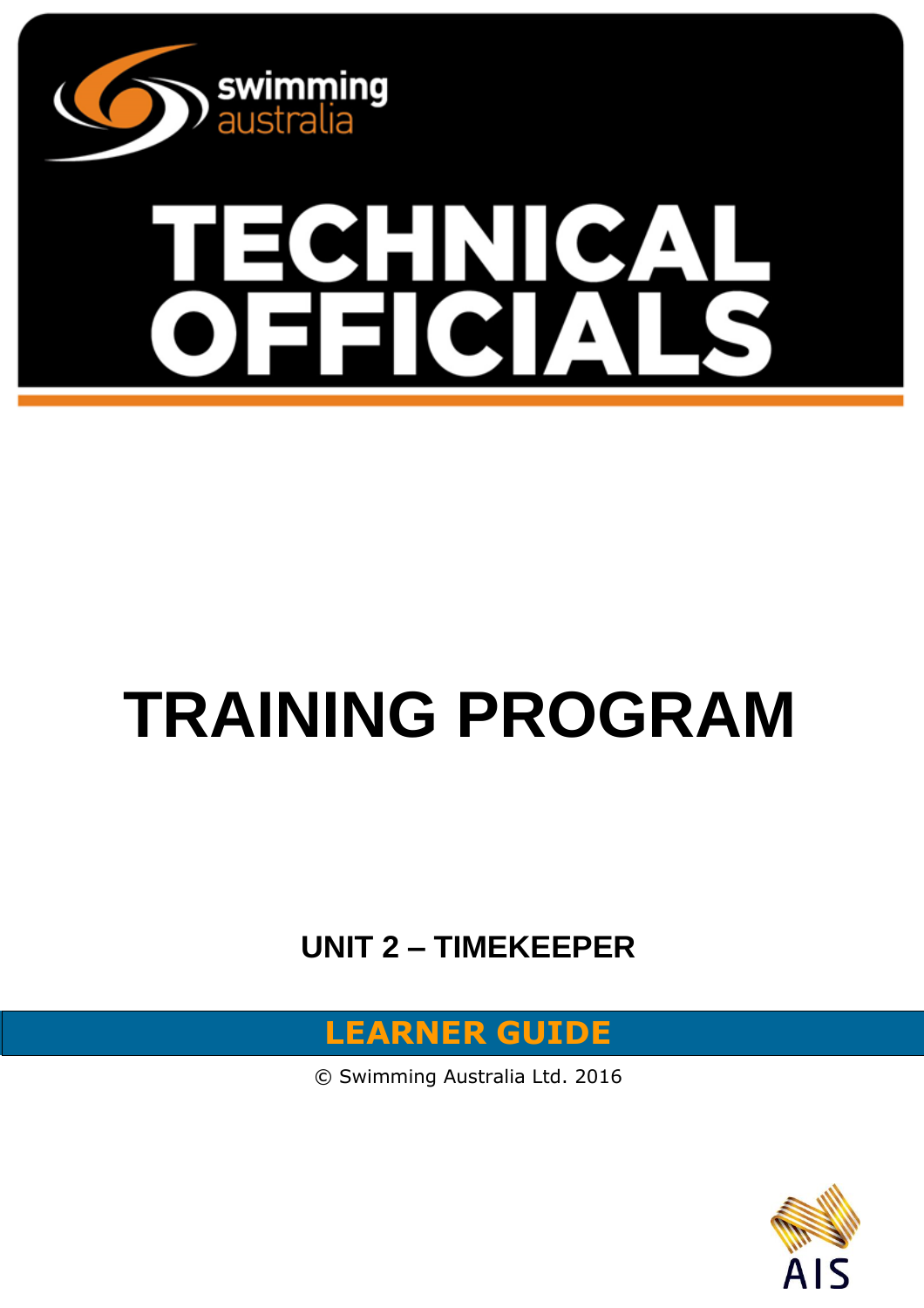



# **Contents**

- P3: About this Learner Guide
- P6: Assessment Tasks
- P7: Unit 2: Timekeeper Fact Sheet
- P10: Assessment Tool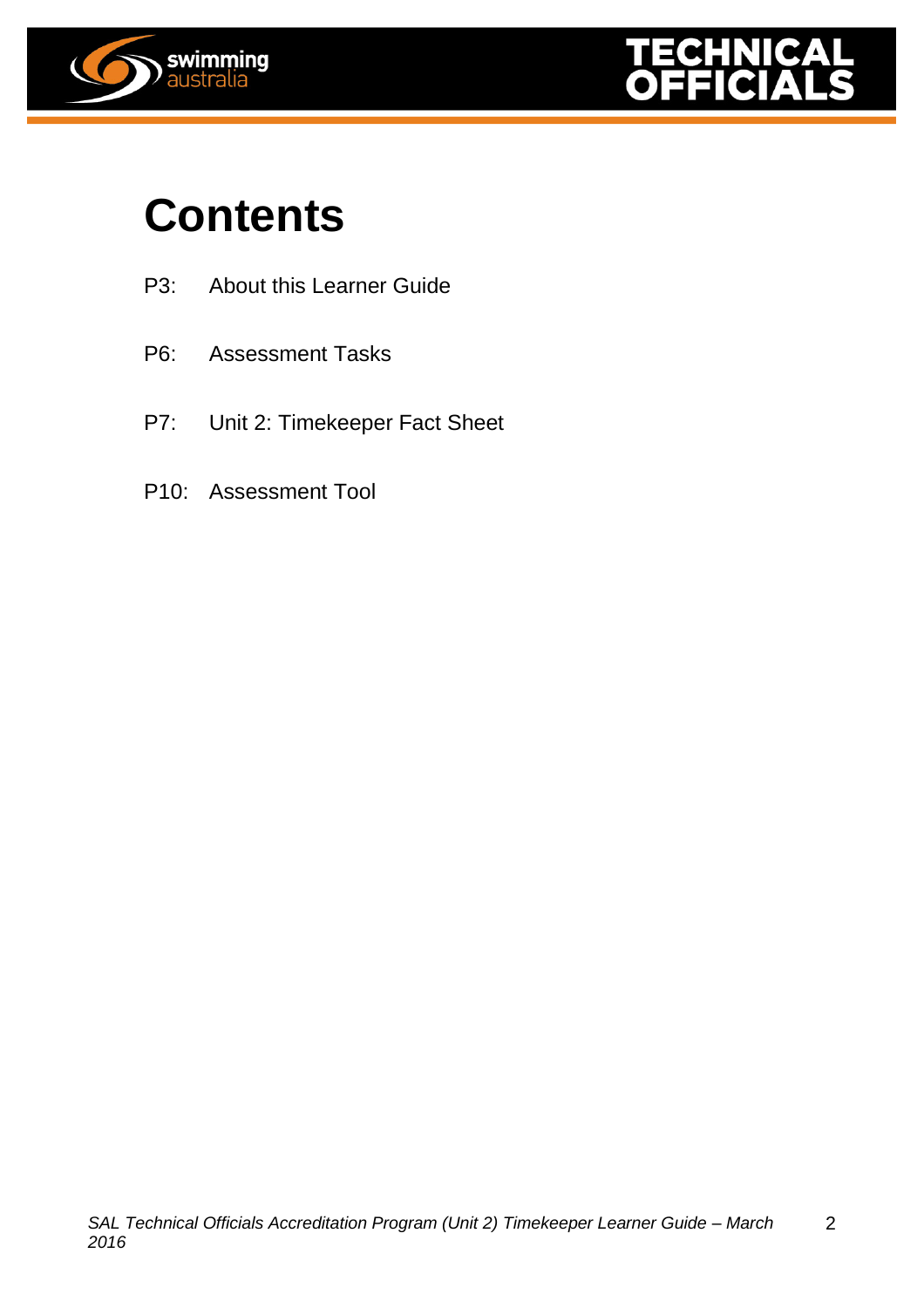



# **About this Learner Guide**

This Learner Guide has been developed by Swimming Australia Ltd (SAL) to support candidates undertaking **Unit 2 – Timekeeper** within the SAL **Technical Officiating Accreditation Program**.

SAL and the State Technical Committees have worked in conjunction in the formulation of this document.

### **Officiating Pool Pathway**



Swimming Australia Limited has designed the Technical Officials Training Program on a competency based training platform.

# **What is a Competency?**

A competency can be defined as the application of skills and knowledge to an agreed standard.

Competency relates to what a person can do.

Competency standards specify the level of knowledge and skills required, and the application of that knowledge and skills for effective performance.

Australian Sports Commission Assessor Training Manual 2006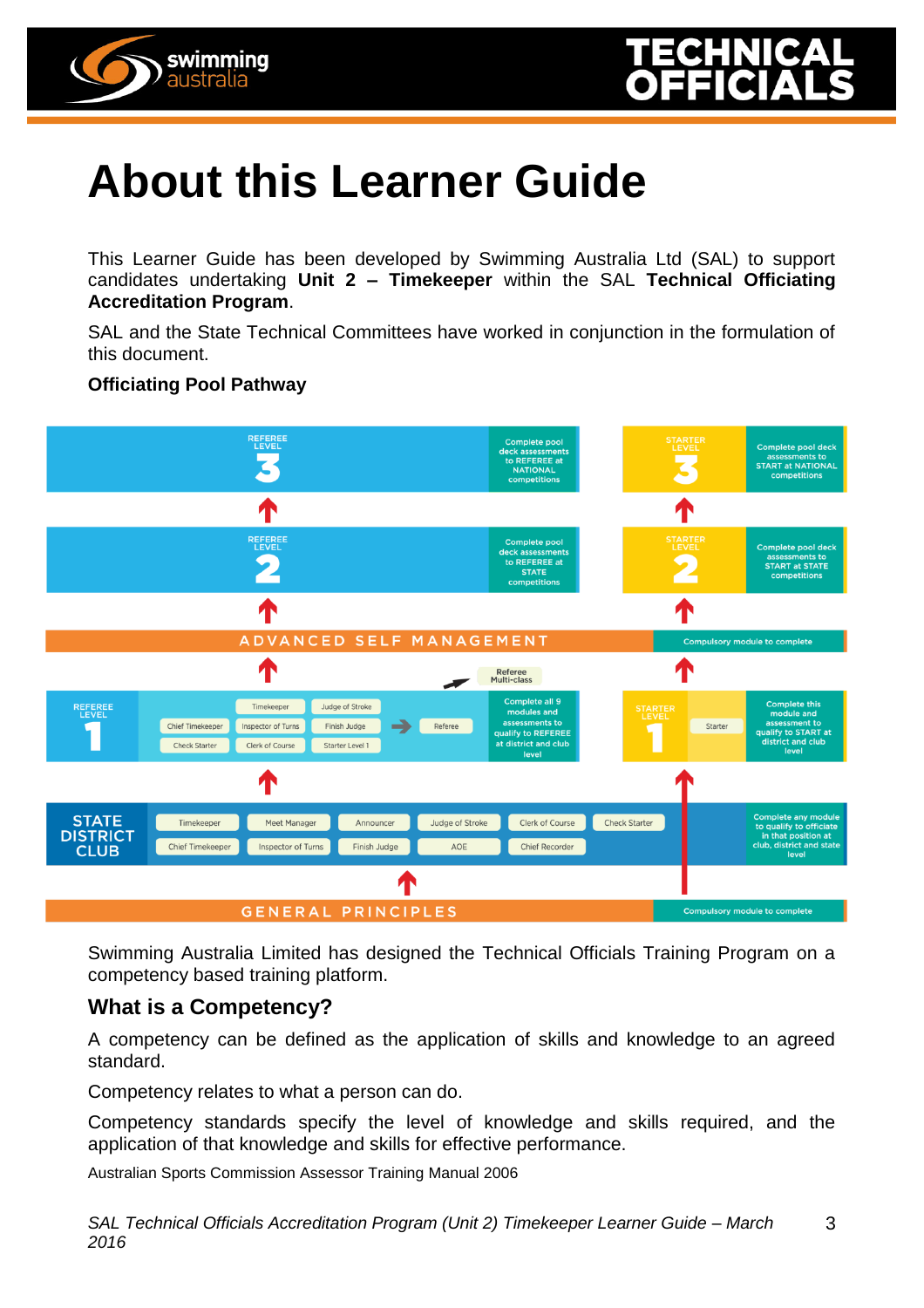

# **What is Competency Based Assessment?**

Assessment is the process of collecting evidence and making judgements about whether competency has been achieved. Assessment needs to be based on established criteria. These criteria are reflected in the questions and activities set out in this Learner Guide.

# **How do I use this Learner Guide?**

This Learner Guide provides you with the information and activities that will enable you to achieve competencies related to this unit of work.

You can develop competency in this unit through a combination of tasks including:

- Reading the material in this Learner Guide.
- Asking questions about anything you don't understand.
- Observing other officials during events.
- Reinforcing the skills you are learning in practical situations.
- Satisfactorily completing the activities in this Learner Guide.
- Completing the assessment activities outlined in this Learner Guide.

# **What resources do I require?**

The main resource you will require to complete the learning for this unit of work is the **Timekeeper Fact Sheet.**

# **What if I already have the skills?**

You may have already attained the skills required to complete this learning module. If so, you can request your State/Territory Swimming Association for an initial assessment of your **current competence.** This assessment will determine the level of your skills and whether you need additional training.

If you would like to undertake assessment for formal recognition of your existing skills, you will be required to complete a detailed Recognition of Prior Learning (RPL) application form that will allow an assessor to review your skills against the specific requirements for this unit of work. Discuss this process with your State/Territory Swimming Association.

# **Legislative Requirements**

All Swimming Officials whether paid or unpaid must meet the legislative requirements in each state and territory when dealing with children and vulnerable people. Please check with your State/Territory Swimming Association to complete any documentation required to meet this legislation.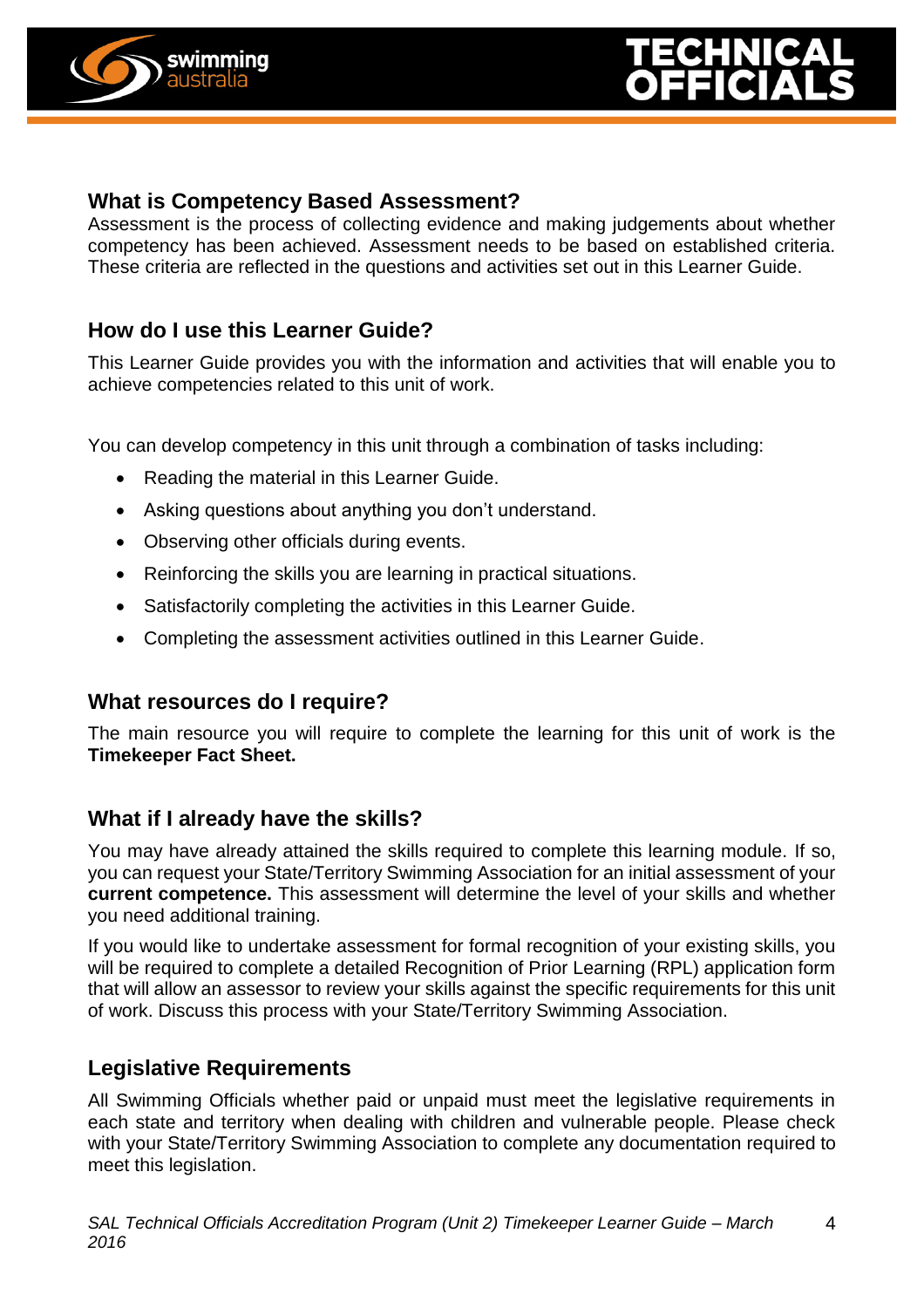

# **What about Assessment?**

To undertake assessment for this unit of work, you will need to complete the following assessment task:

Under observation, completion of a practical timekeeping experience.

**When you complete practical experience within this Learner Guide, you will be eligible to receive accreditation from SAL.**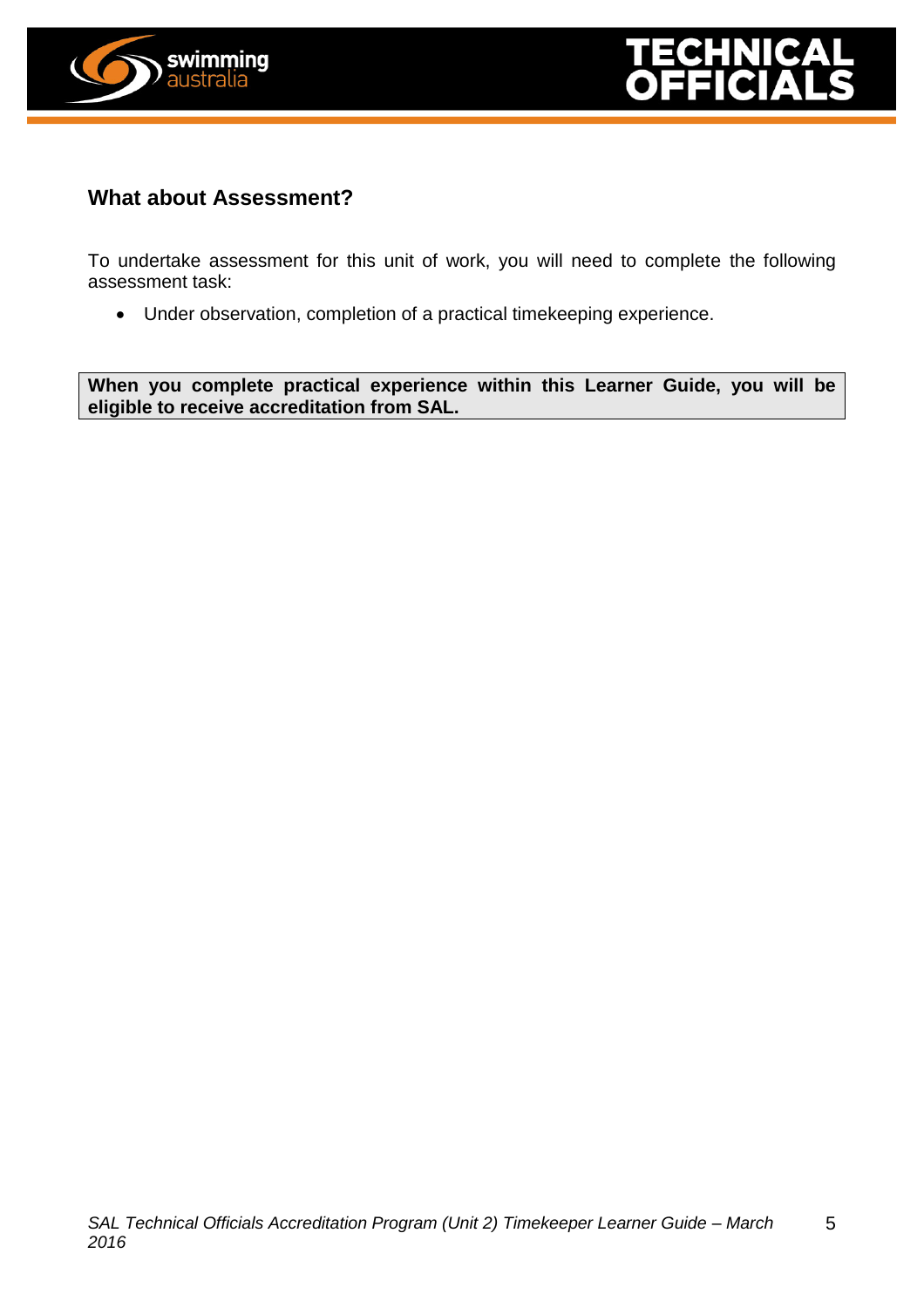





# **ASSESSMENT**

**Task 1: Read Timekeeper Fact Sheet.**

**Task 2:**

**Actively participate in a practical Timekeeping experience.**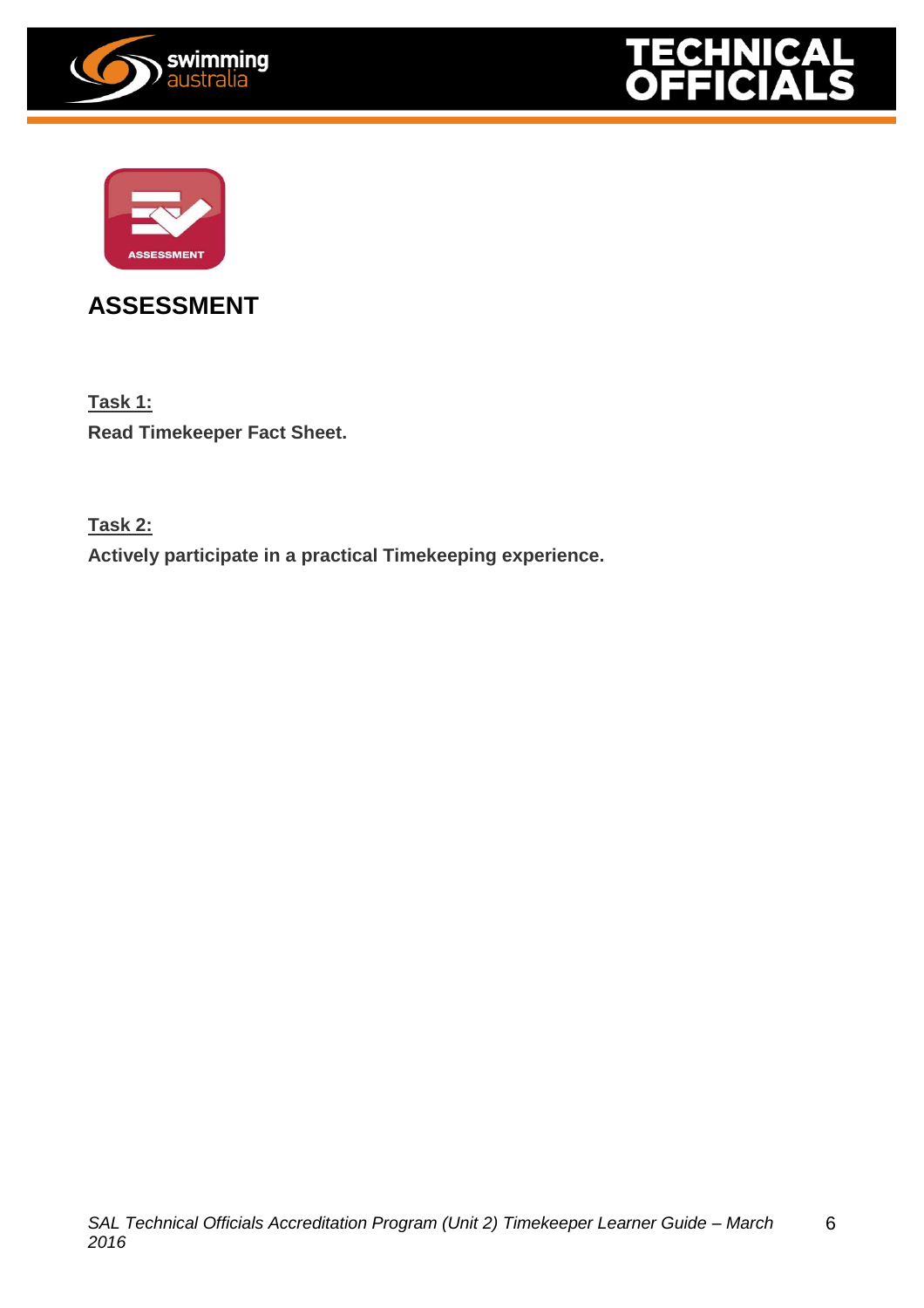



# **Unit 2: Timekeeper Fact Sheet**

Timekeepers play a vital role in all swim meets. The sport of swimming is based on time. If accurate times are not taken and recorded, there are major problems for the outcomes of events and swimmers.

Prior to undertaking the role of Timekeeper please read this fact sheet.

#### **Preparation**

Some of the steps that you will need to take in preparing for your role include:

- Timekeepers should be in the Officials' Assembly Area at least 30 minutes before the advertised time of commencement of the session.
- Report to the Chief Timekeeper who will allocate lanes, distribute stopwatches and program/lane-timer sheets.
- Meet with other Timekeepers and check stopwatches to ensure they are functioning correctly.
- Prior to the commencement of the session, a time check should be completed with the starting device.
- Use your index finger to start and stop the stopwatch.
- After a trial run of stopwatches take up position on your allocated lane.
- Where Automatic Officiating Equipment (AOE) and/or Semi-Automatic Timing (SAT) systems are in use, as a Timekeeper you are only required to press the button when any part of the swimmer in your lane touches the wall at the finish.

NOTE: Any timing device that is terminated by an official shall be considered a watch.

### **During Races**

- When the Referee's whistle is blown to indicate the start of a race, check that the stopwatch is switched on and zeroed.
- Start the stopwatch on the light/sound/smoke.
- Immediately after the start, check that the stopwatch is functioning correctly.
- If the stopwatch fails to start or does not function correctly, notify the Chief Timekeeper immediately.
- When the lead swimmer passes the 15m mark (False Start Rope) approaching the finish of the race all Timekeepers should move forward as a group. They must stand beside the starting blocks where the view of the Finish Judges (if applicable) or Referee is not obstructed.
- The stopwatch is stopped immediately any part of the swimmer's body comes into contact with the wall at the finish.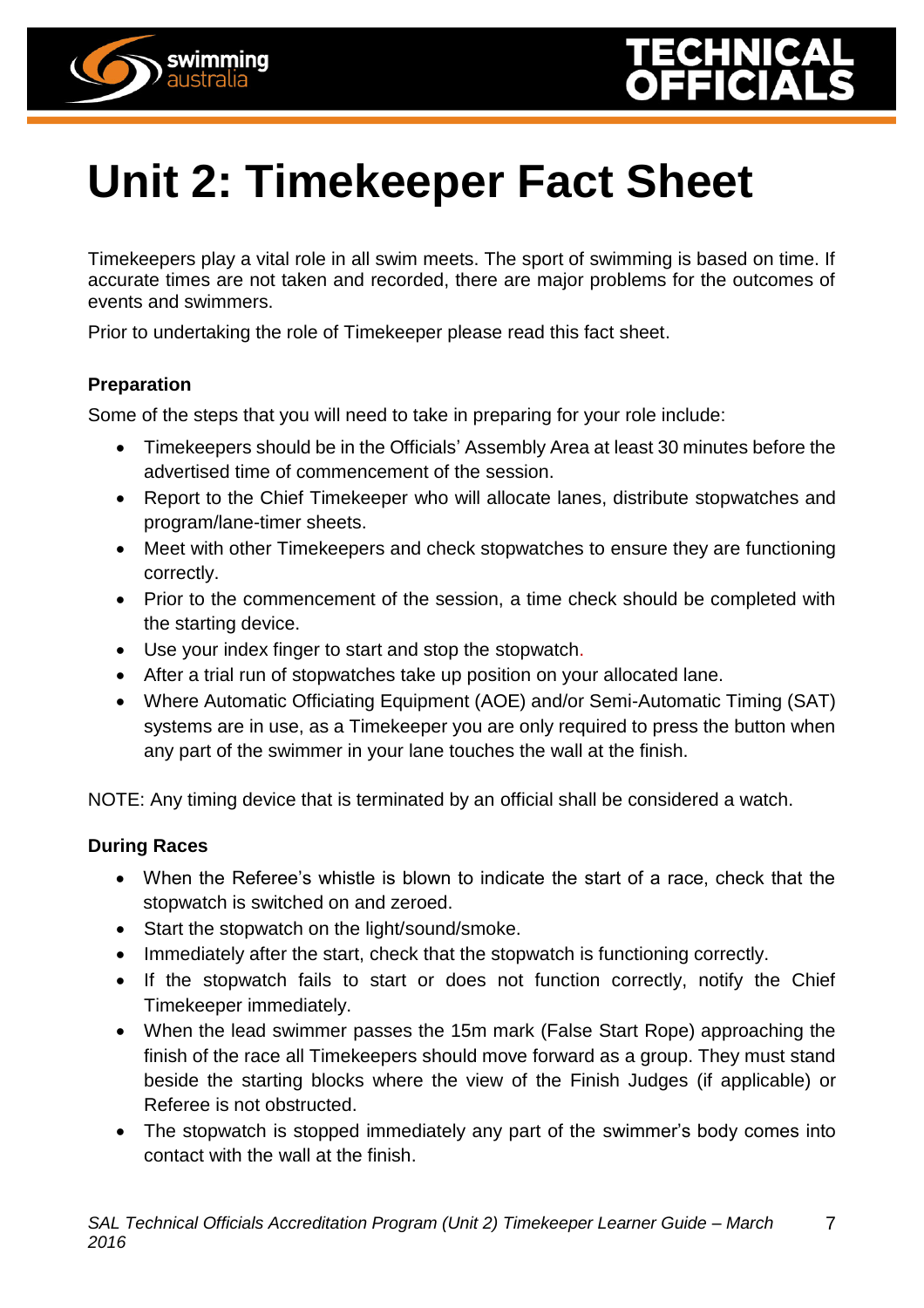

- It is not the responsibility of the timekeeper to judge whether the touch is performed according to the rules.
- If a swimmer fails to touch at the finish of the race, do not stop the stopwatch. Pass the information to the Chief Timekeeper. In this case the letters "DNF" (Did Not Finish) should be recorded on the program/lane-timer sheet.
- After stopping the stopwatch, return immediately to the seat before reading the stopwatch. Record the time on the program/lane-timer sheets. Remain seated. This allows other officials to perform their duties.
- When instructed by the Chief Timekeeper, or on the Referee's whistle for the start of the next race, return the stopwatch to zero. Stopwatches must not be zeroed earlier, as they may be required for viewing for a record.

# **Additional Information**

- Timekeepers must refrain from watching swimmers in other lanes. Your responsibility is to accurately record the time of the swimmer in your lane.
- Touches must not be anticipated. Stop the stopwatch when any part of the swimmer's body touches the wall at the finish.
- Where there is no swimmer in your lane, record "NS" (No swimmer) on the program/lane-timer sheet.
- If you do not have a swimmer in your line, the stopwatch should be started as normal, in case your watch is required elsewhere.
- For the purpose of completing an Application for a Record when only manual timing is available, there must be three stopwatches on the lane. Three Timekeepers are required to sign the Record Application Form if Automatic Officiating Equipment (AOE) is not used.
- Timekeepers should notify the Chief Timekeeper before leaving their position at any time during a session.
- Timekeepers should not initiate conversation with or engage competitors in unnecessary conversation banter or request autographs.
- Times must not be given to competitors, as the Referee is first required to verify the official results.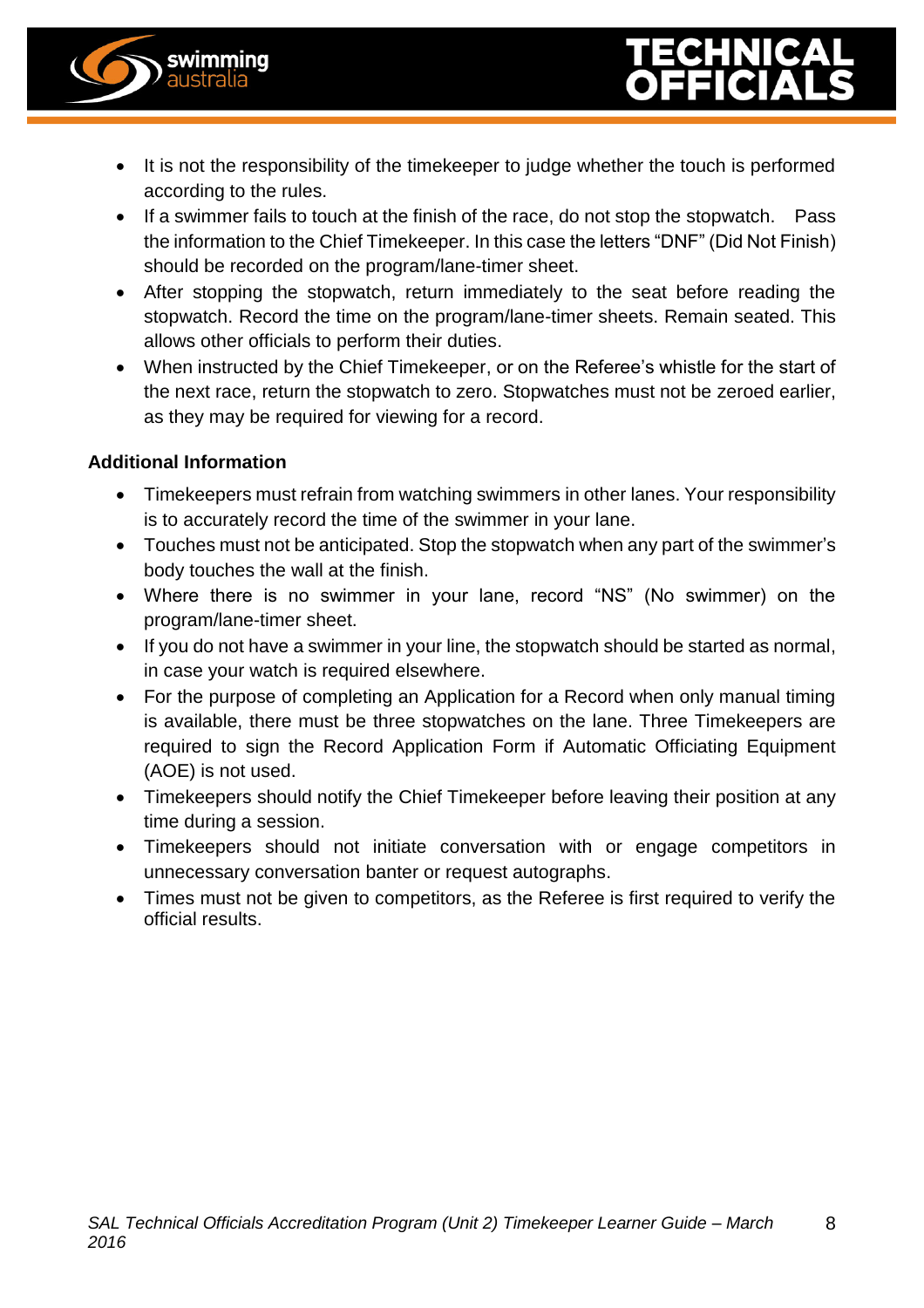



## **Recording Times**

Times should be recorded using the now standardised symbols seen below:

- Up to 59.99 seconds in seconds e.g. 59.99
- 60 seconds upwards in minutes and seconds e.g. 2:19.31
- Zeroes must always be recorded if no tenths or hundreds are registered e.g. 1:31.30 and 2:43.00.

### **Official Times: Stopwatches**

1. When two Timekeepers are on the lane, the average time is official.

| Timekeeper 1 | 2:39.97 |                       |         |
|--------------|---------|-----------------------|---------|
| Timekeeper 2 | 2:39.99 | <b>Official Time:</b> | 2:39.98 |

2. When three Timekeepers are on the Lane and two times agree, these times are Official.

| Timekeeper 1 | 1:09.15 |                       |         |
|--------------|---------|-----------------------|---------|
| Timekeeper 2 | 1:09.21 |                       |         |
| Timekeeper 3 | 1:09.15 | <b>Official Time:</b> | 1:09.15 |

3. When three Timekeepers are on the Lane and all times are different, the middle time of the three is the Official Time.

| Timekeeper 1 | 2:39.01 |                       |         |
|--------------|---------|-----------------------|---------|
| Timekeeper 2 | 2:39.12 |                       |         |
| Timekeeper 3 | 2:39.14 | <b>Official Time:</b> | 2:39.12 |

### **Official Times:**

### **Automatic Officiating Equipment (AOE) and Semi-Automatic Timing (SAT)**

- Where AOE/SAT is used, these times will be official.
- Where a video backup system is not used, timekeepers will be required to operate the SAT equipment in their respective lanes by operating push buttons at the end of a race.
- SAT systems are initiated by the starting signal.
- Procedural points for taking times at the end of a race when operating push buttons are the same as those for using a stopwatch.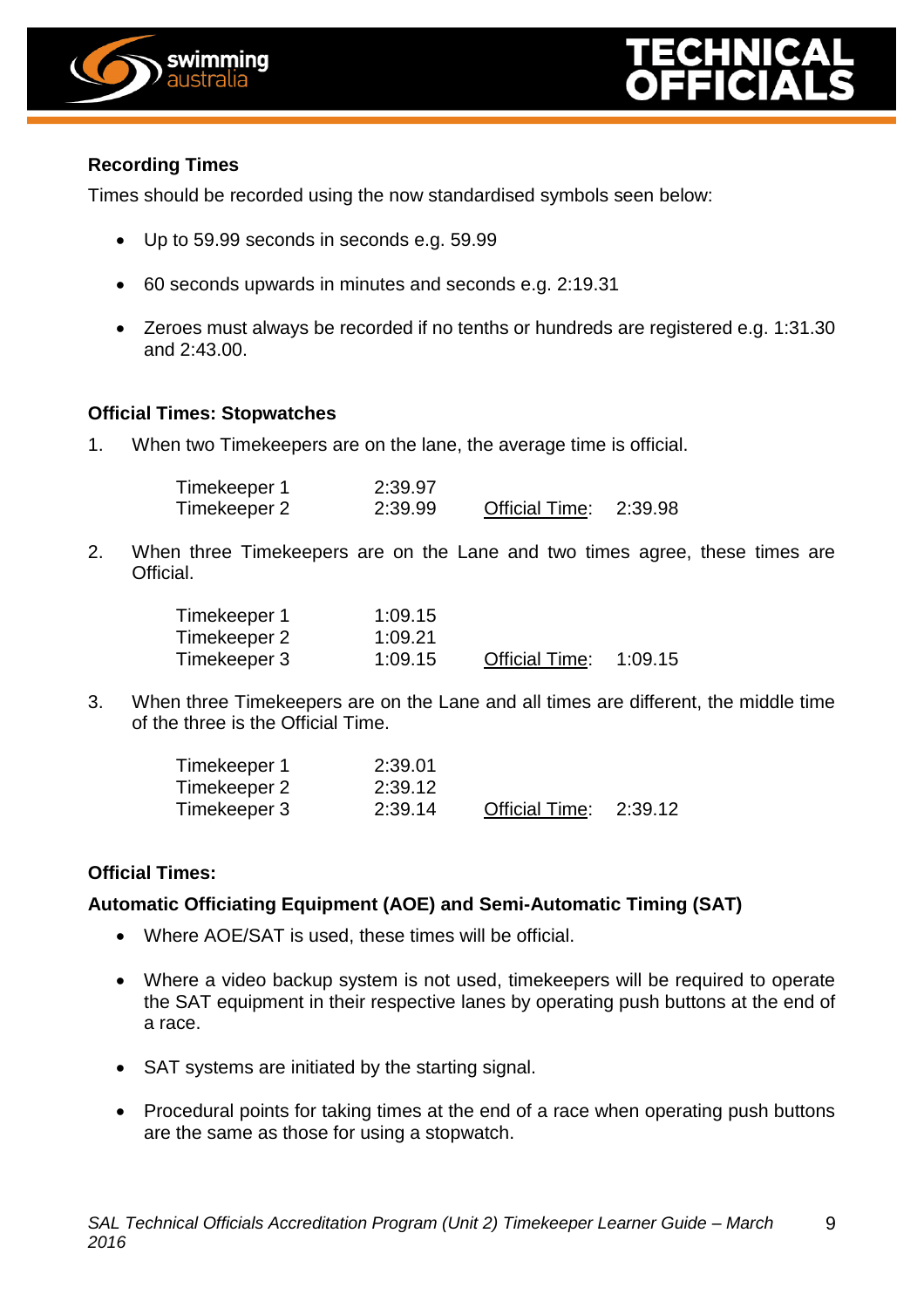

# **ASSESSMENT TOOL – UNIT 2 TIMEKEEPER**

| <b>Element / Performance Criteria</b><br><b>TIMEKEEPER</b> |                                                                                                                                                   | <b>Displayed</b><br><b>Competency</b> |           | <b>Comments</b>                                       |  |
|------------------------------------------------------------|---------------------------------------------------------------------------------------------------------------------------------------------------|---------------------------------------|-----------|-------------------------------------------------------|--|
|                                                            |                                                                                                                                                   | <b>YES</b>                            | <b>NO</b> | Must be completed if Competency<br>has been marked NO |  |
|                                                            | 1. Preparation                                                                                                                                    |                                       |           |                                                       |  |
| 1.1                                                        | Arrived at venue at least 30 minutes prior to the start of the meet.                                                                              |                                       |           |                                                       |  |
| $1.2^{\circ}$                                              | Reported to the Chief Timekeeper / Referee to receive any instructions.                                                                           |                                       |           |                                                       |  |
|                                                            | 2. Performance of Task                                                                                                                            |                                       |           |                                                       |  |
| 2.1                                                        | If using a manual stopwatch, was in a position where they could see the<br>starting signal for each race.                                         |                                       |           |                                                       |  |
| $2.2^{\circ}$                                              | If using a manual stopwatch, started the device when the starting signal<br>was given.                                                            |                                       |           |                                                       |  |
| 2.3                                                        | Stood in such a position that they saw directly down the wall for the finish,<br>and stopped the timing device when the swimmer touched the wall. |                                       |           |                                                       |  |
| 2.4                                                        | If using a manual stopwatch, cleared the device at the appropriate time.                                                                          |                                       |           |                                                       |  |
| 2.5                                                        | If using a manual stopwatch, recorded the time for each race                                                                                      |                                       |           |                                                       |  |
| 2.6                                                        | Focused entirely and exclusively on the task assigned without engaging in<br>any distracting activities.                                          |                                       |           |                                                       |  |
| 3.                                                         | <b>Decision Making</b>                                                                                                                            |                                       |           |                                                       |  |
| 3.1                                                        | Reported any problems immediately to the Chief Timekeeper / Referee.                                                                              |                                       |           |                                                       |  |
|                                                            | <b>General</b>                                                                                                                                    |                                       |           |                                                       |  |
| 4.1                                                        | Was courteous to all swimmers, coaches, parents and other officials at all<br>times.                                                              |                                       |           |                                                       |  |
|                                                            | 4.2 Possesses State-specific accreditation in relation to child protection<br>legislation.                                                        |                                       |           |                                                       |  |